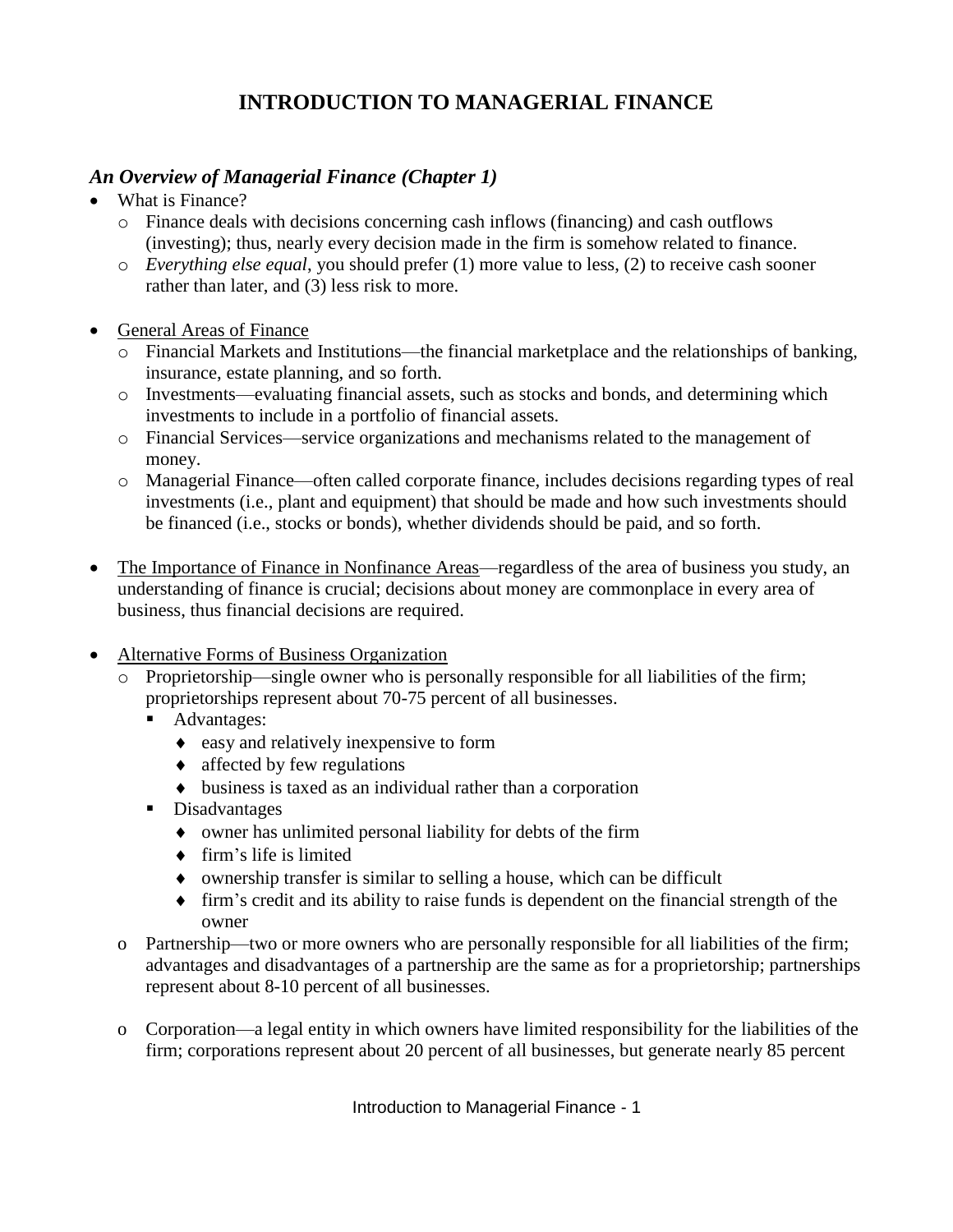of all sales.

- Advantages:
	- $\bullet$  unlimited life
	- $\bullet$  transfer of ownership is relatively simple—stock represents ownership
	- limited liability of owners—generally limited to an investor's initial investment in the stock of the firm
- Disadvantages:
	- $\bullet$  earnings are can be taxed twice, once at the corporate level and once when (if) distributed to stockholders as dividends
	- establishing a corporation is more complex than for a proprietorship or a partnership
		- $\Diamond$  Corporate charter—information about the corporation, including its name, type of business, amount of stock, and so forth.
		- $\Diamond$  Bylaws—how the corporation will be governed
- o Hybrid Business Forms
	- Limited liability partnership (LLP)—a partnership where at least one partner is fully liable—the general partner—for the firms debts, but the liability of the other partners' generally is limited to the amount they invest in the business.
	- Limited liability corporation (LLC)—a business that offers limited liability to its owners like a regular corporation, but its income is taxed like a partnership; the structure of an LLC is very flexible with regard to ownership, governance, and so forth; unlike an S corporation, an LLC can have more than 100 stockholders and still be taxed like a partnership. In some states, only certain types of businesses can be formed as LLCs.
	- S Corporation—a corporation that has fewer than 100 stockholders can elect to be taxed as a partnership such that the income "passes through" to the stockholders and is not taxed at the corporate level.
- Primary Goal of the Corporation
	- o Maximize wealth—should be the primary goal of the financial manager. Unlike profit (earnings per share, EPS) maximization, wealth maximization considers the impact of current decisions on the long-term financial health of the firm.
	- o Social Responsibility—firms should be socially responsible at the same time they earn "normal" profits; otherwise they probably will go out of business.
	- o Wealth Maximization and Social Responsibility—actions that maximize the value of the firm also are beneficial to society; wealth maximization improves the standard of living.
- Shareholder Wealth Maximization—make decisions that maximize the current value of the cash flows that will be received in the future; the value of a firm can be computed as follows:
	- Value = Current (present) value of expected cash flows (  $\wedge$ CF s) based on the return demanded by investors (r)

$$
= \frac{\hat{CF}_1}{(1+r)^1} + \frac{\hat{CF}_2}{(1+r)^2} + \dots + \frac{\hat{CF}_N}{(1+r)^N}
$$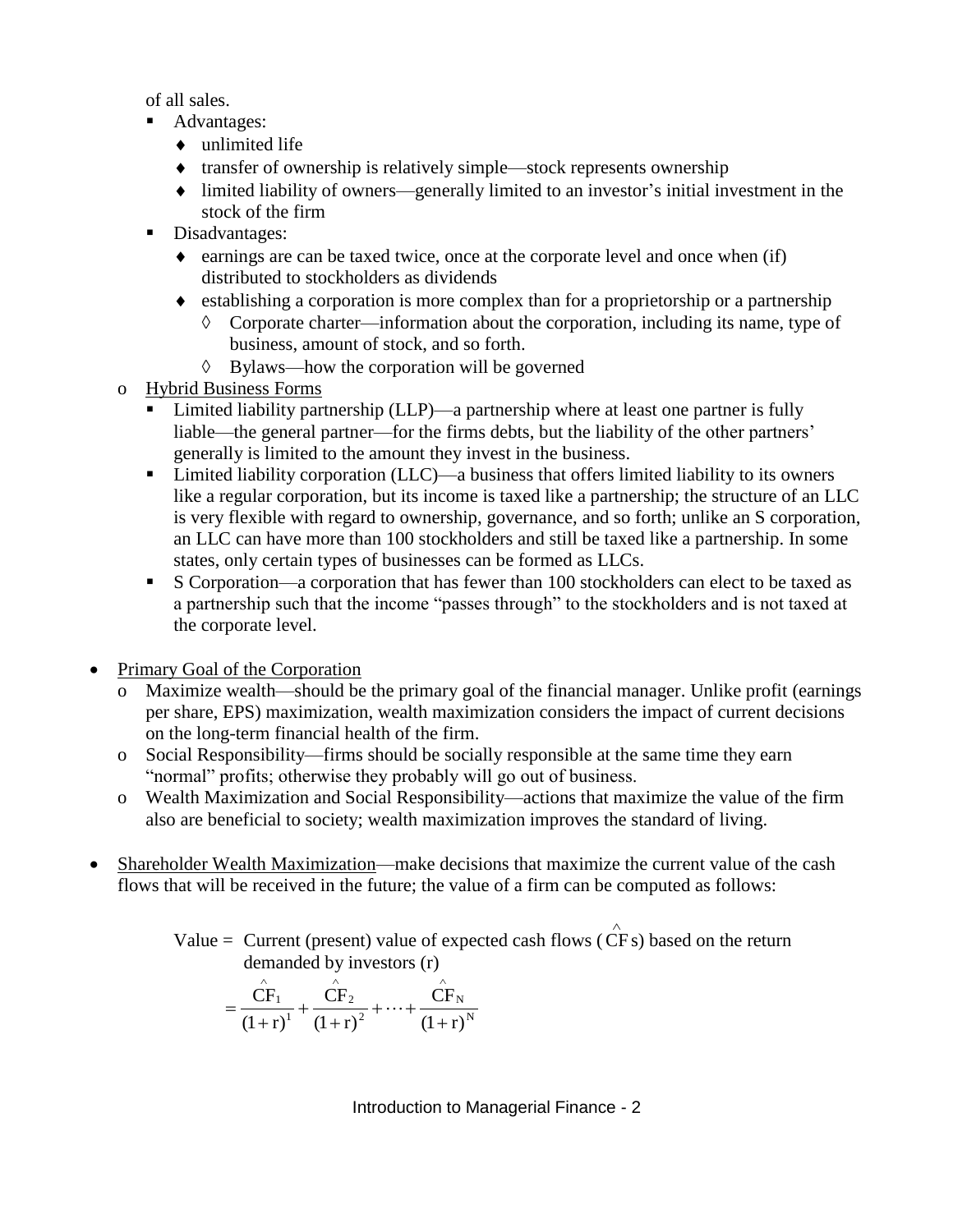Decisions that affect cash flows affect the value of the firm. Financial decisions are based on the impact a behavior will have on the firm's expected future cash flows. Such decisions include determining how to finance the firm (capital structure decisions), what assets to purchase (capital budgeting decisions), and whether to pay stockholders dividends or reinvest earnings in the firm (dividend policy decisions).

- Agency Relationships—persons who make decisions that affect the firm are "agents" who are responsible for acting in the best interests of the owners (stockholders) of the firm.
	- o Agency problems arise when managers satisfy their own interests rather than the interests of the owners—that is, the common stockholders. Methods that help managers act in the best interests of owners include:
		- Managerial compensation (incentives)—reward managers for acting in the best interests of owners
		- Shareholder intervention—suggest remedies to problems, sponsor proposals/ changes to the governance of the firm, threaten to change the board of directors
		- Takeover threat—upper management generally is "let go" when a firm is taken over by another firm
	- o There is no agency problem/relationship in a proprietorship form of business, because the firm's owner also makes the firm's decisions; thus, he or she will make decisions that are in his or her best interest
- Business Ethics—"Standards of conduct or moral behavior"; "ethical" businesses "act" morally; generally "ethical" businesses are valued higher than similar business that are perceived to be unethical.
- Corporate Governance—how the firm is run/managed when doing business; the "rules" that the corporation follows when conducting business
- Forms of Business in Other Countries
	- o Foreign businesses are generally more closed than U.S. businesses—that is, foreign businesses are generally owned by fewer stockholders than U.S. businesses; ownership is more closely held
	- o Industrial groups—businesses in different industries that have common ownership; often the businesses complement each other—e.g., financing and marketing organizations might be aligned with manufacturers; in some cases suppliers, manufacturers, distributors, and retailers have common ownership.
- Multinational Corporations—firms that operate in more than one country
	- o Firms become more global to:
		- seek new markets
		- Seek new sources of raw materials<br>
		seek new technological advances
		- seek new technological advances
		- seek more efficient production opportunities
		- avoid political and regulatory hurdles that apply to foreign manufacturers

Introduction to Managerial Finance - 3